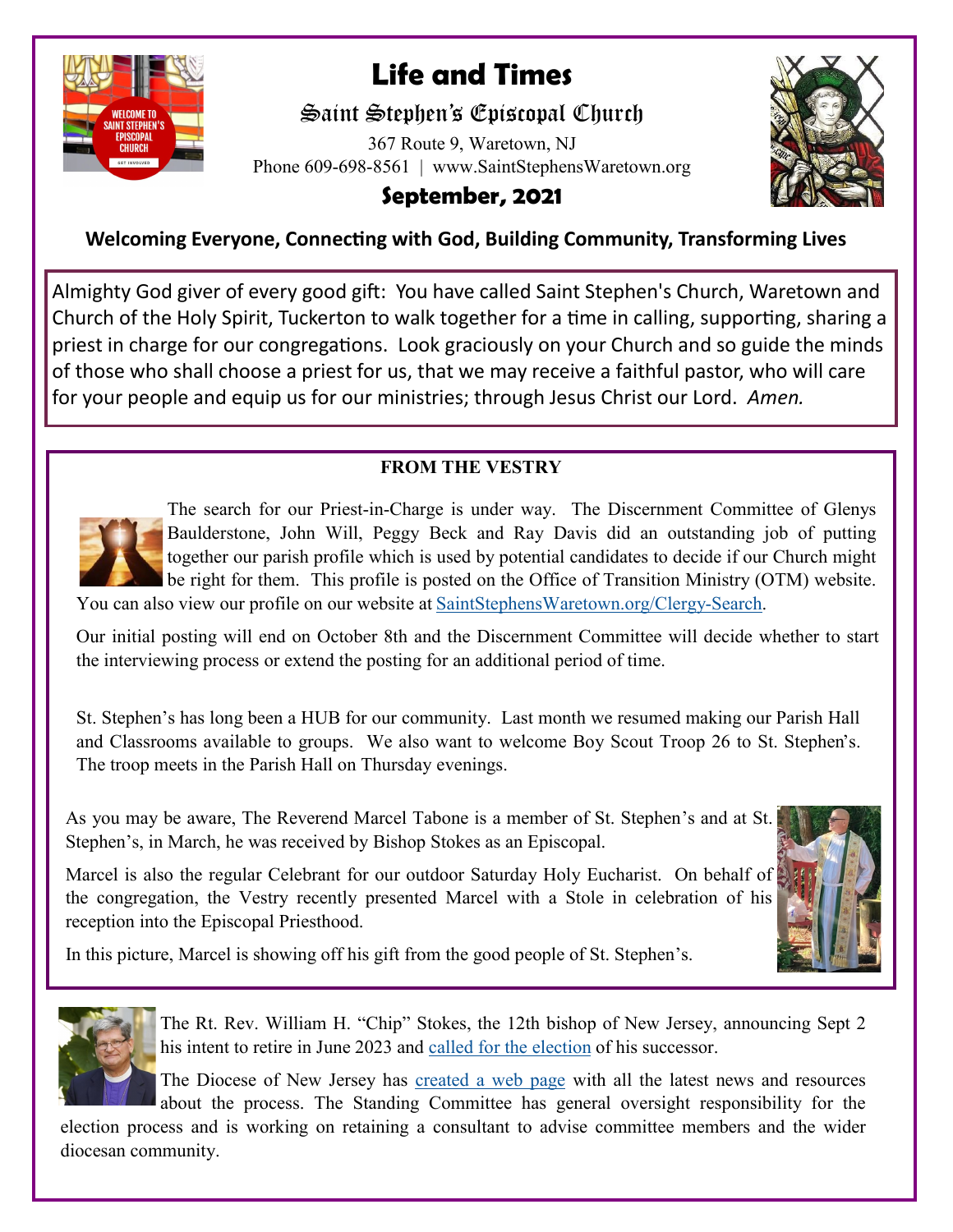

### **September Birthday's**

Nancy Eadie 16th Janet Cleary 18th Nick Morgan 20th Billy Cacchiola 21st Rose Ann Marcy 26th Carol Ricci 26th

Zack Rietman 5th Linda Staszeski 8th Ben Waldron 12th Jan Winne 13th

### **October Birthday's**

Dee DeWitt 2nd Robert Payne 3rd Kristin DelSontro 10th Gary Petrizzo Jr. 12th Stacey Cranmer 23rd Gloria Davis 23rd Emilee Harrington 23rd Sophia DelSontro 24th Logan Savoth 28th Myles Savoth 28th Chris Presti 29th AJ DelSontro 30th

Carlos Staszeski 13th Marcel Tabone 14th Pattie Meyer 18th Brenden Harrington 20th

#### **Anniversaries**

Gary & Susan Petrizzo Sep 25th Mavis & Rory O'Rourke Oct 19th Joseph & Diane Cleary Oct 25th

*If we have missed your name, please [email us](mailto:parishadmin@ststephenswaretown.com?subject=Birthday%20List%20Update) your name and birth date so we can up date our files and include you.*



### **This and That… By Jo Ann Joeriman**

 If you think that time flies by quickly, you are not alone. It has been a few months getting the latest **Newsletter** out and although we had good intentions, I remember the great saying "Man plans, and God laughs!!" We have experienced some trying times in the past few months which includes some health issues and planning restraints. This does not mean that stuff was not happening during that time, it just means that some things

became unplanned priorities.

 So…here we are once again bringing you some news that we hope is noteworthy. The Thrift Outlet has been doing extraordinary in activity and we hope to surpass our budget amount this year. So many people have brought donations to us and although some days its overwhelming, we appreciate all the items that allow us to help our church financially. We could still use more volunteers and we will keep searching as long as we can.

 The parish hall is now in use, and we have six groups meeting there. It does feel good to get back to some normal activity and see some familiar faces. We have also done some cleaning, specifically the parish hall closet, the pantry in the kitchen and one of the hall closets. It was amazing to find stuff that has been saved over the years and although these items are no longer needed, they bring back memories regarding the history of our parish. We still have more cleaning to do and look forward to tackling this project. We are always open for helping hands and would appreciate any time that could be given. Working together makes me feel blessed that we have not only our personal family but our church family as well.



#### **COFFEE FELLOWSHIP HOUR IS BACK.**

In the Parish Hall following the Sunday Service. Please consider sponsoring a coffee hour by bringing in bagels or pastry, there is a sign up sheet at the table.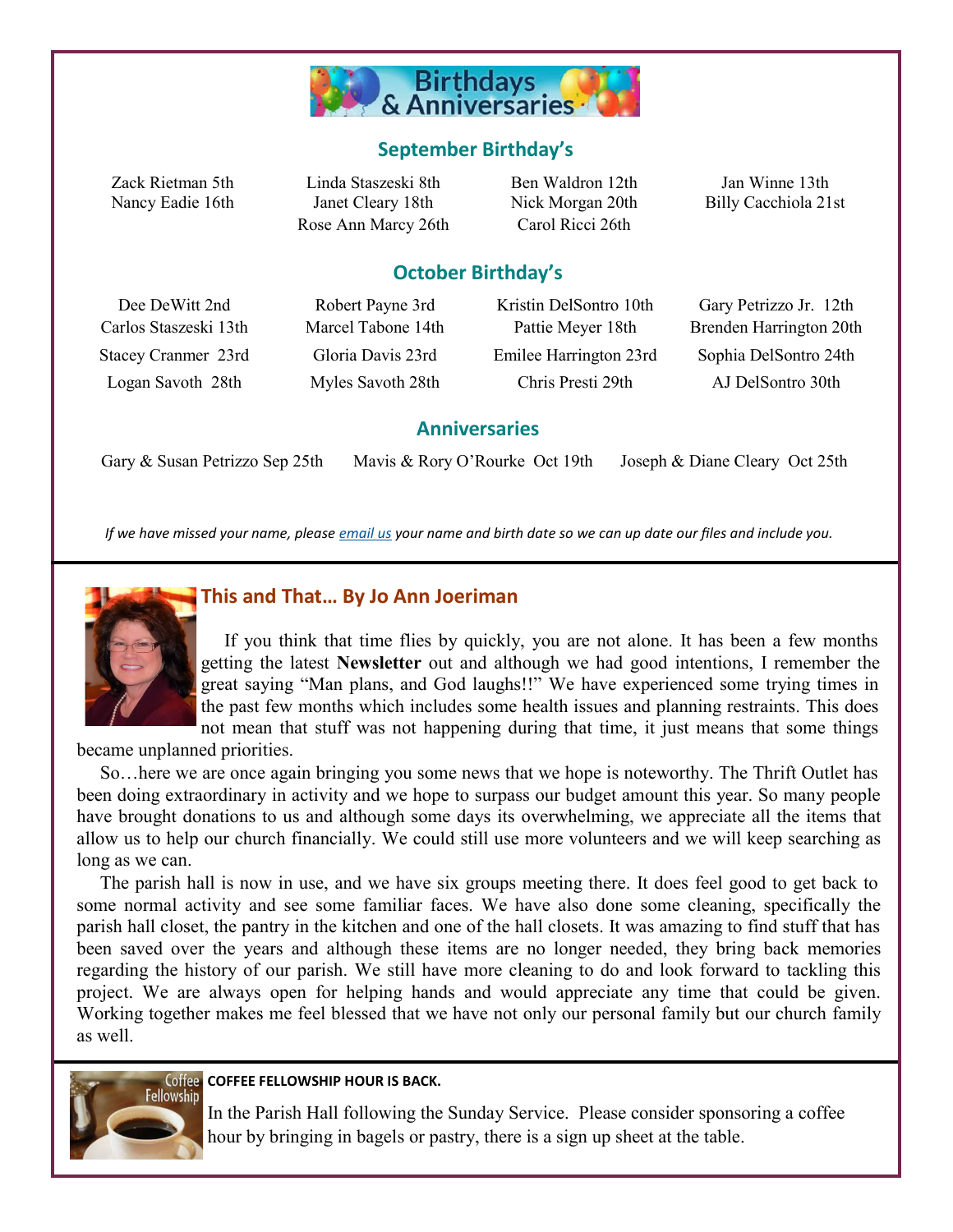**Eucharistic visitation** is a special ministry of lay persons called by God and licensed by the Bishop. It is



the ministry of taking the Sacrament, consecrated at a celebration of the Holy Eucharist, to members of the congregation who, by reason of illness or infirmity, are unable to be present at the Celebration. Many have been enriched by this sacramental ministry, both those who take the sacrament and those who receive it.

If you, or you know of someone who cannot attend the services at the church and would like to have the Eucharist brought to them, or if you would like to be a part of this extraordinary ministry, please contact the parish office.



## **Bible Study Resumes at St. Stephen's**

Wednesdays at 7:00 p.m.

Parish Hall, Classroom #1

**Sunday In-Person Worship Update.** The Sunday Service is live streamed only to YouTube. Visit our [YouTube channel](https://www.youtube.com/channel/UCNIgy5hiB5oKXcRGJuKROdQ/videos) (SSEC Waretown) to watch live or past services. The Order of Service Bulletin can be viewed or downloaded from the home page of our website. Consult our [Church Calendar](https://saintstephenswaretown.org/calendar) on our website to see the type of service and who the Celebrant will be.





**Prayer List**. Should someone need to be included, please [email](mailto:saintstephenswaretown@gmail.com?subject=Prayer%20List) us or contact the church office. Unless renewed, people will stay on the prayer list for a month.

*Please Keep in Your Prayers*, Nancy Sullivan, Traude Beck, Linda Staszeski, Tom Don, Dick Heward, Beverly Seabert, Barbara Julian, Ellen Rich, Bud Boyd and Marie Carr.



**Dan** from the Good Sam House who has been keeping our grounds looking so nice. **Rett Rich and Glenys Baulderstone** who stepped up (on very short notice) to facilitate morning prayer so we would not have to cancel church. **Karen Smith-Moretz** who tirelessly bakes and makes goodies for our Coffee Fellowship Hour. **Gloria Davis** who is there every Sunday to raise funds for our Building & Maintenance Fund with

those Shop Rite Gift Cards. All the **Thrift Outlet Volunteers**, our church could not financially survive without your unselfish donation of a few hours of time.

### **Update From The Saint Stephen's Food Pantry**

In August 2021, we feed 75 families comprised 158 adults and 52 children. The Food Pantry now has a direct phone number which is 609-312-7041. The Pantry is open from 9am until 11:30 on Monday through Wednesday. Spread the word to those who are in need of this ministry. **We are in need of volunteers (need not be church members) in order to return to the pre-pandemic operations on Thursday & Friday.** 

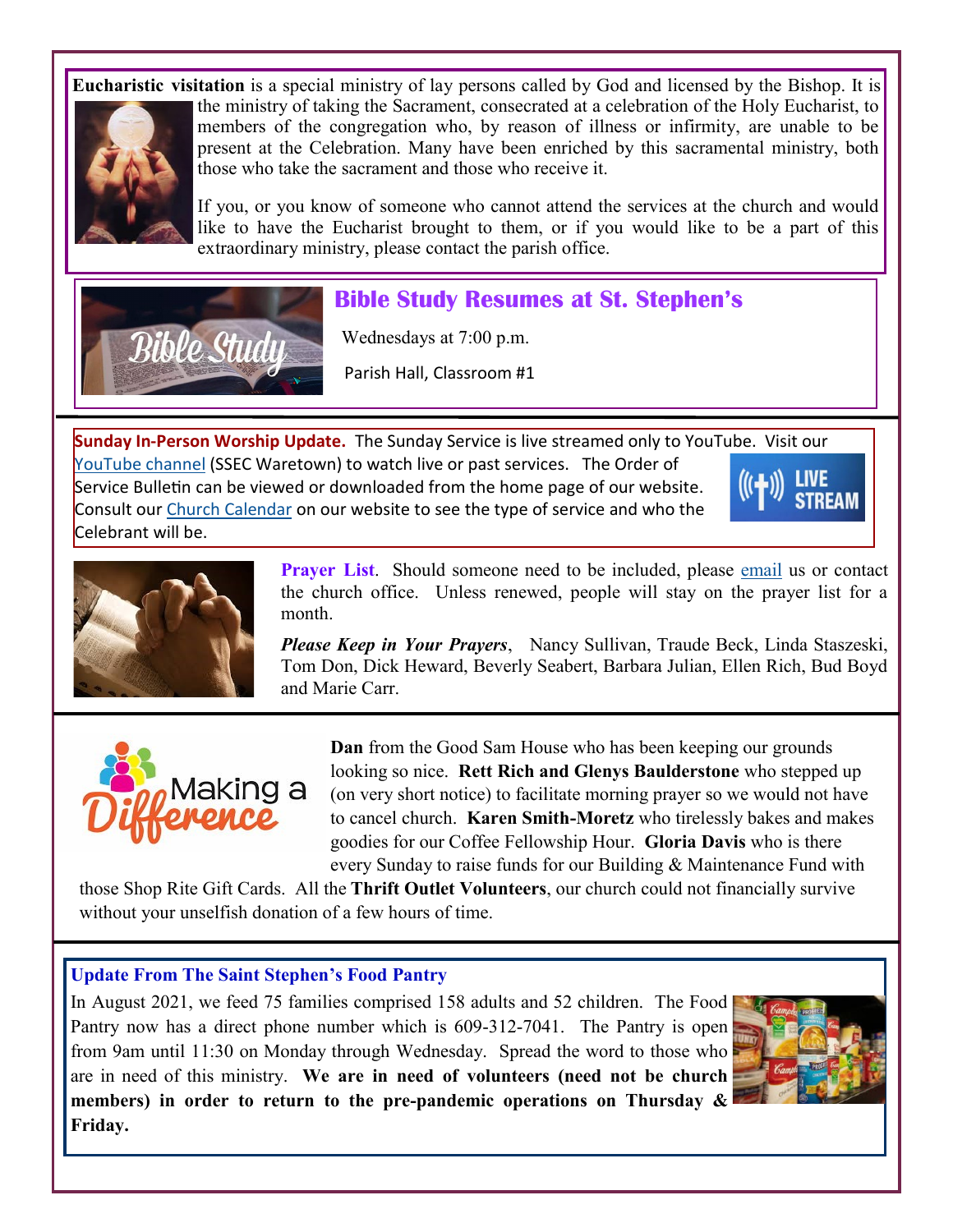### **Where Did The Summer Go?…Pattie Meyer**



 Here we are in the middle of September, and I am wondering where did the summer go? It was certainly hot enough to be summer and there were some events that were held that reminded us of a summer at the shore.

 Going to the local boardwalks and savoring the salty smell of the ocean along with hints of whatever was being cooked at the eating establishments along the way. And do not forget the rides and games of chance.

 Parishioners this summer enjoyed sharing the fun of the Jersey Shore BlueClaws baseball team by going to two games with our friends from Holy Spirit. Both of these games were winners topped off with exciting fireworks.

 Children are now back in school after being home for all of this last year's school session. Sports are back with fans in the stands.

We are also now responsible with not only selecting a new priest for SSEC/HSEC but also replacing Bishop Stokes when he retires in two years. I know that we will select the best candidates for both of these positions.

 So now we have to think about putting away our flip flops and bathing suits and start thinking about warm coats, gloves, and hats. Oh, by the way, have you started your Christmas Wish List?



Supporting Saint Stephen's is only a click away. We are now able to offer you the opportunity to give online. It is quick, easy and of course secure. Visit [SaintStephensWaretown.org/Donate](https://saintstephenswaretown.org/donate) to make a donation. You can make a one time gift or arrange for secure automatic reoccurring contributions from a bank account, or from a credit/debit card. You are also able to designate your gift toward your Pledge, Building & Maintenance, Organ & Music, the Good Sam House, Sunday School, Memorial Candles, Memorial Altar Flowers, or make a

free-will offering. You are able to place an in memory of when donating.



The Sunday Seminar Group meets in the Parish Hall immediately following the 9:30 Worship Service. No food or beverage is provided. However you are invited to bring your own.

Each week someone in the group says an opening prayer and a different participant selects a Scripture verse or chapter in advance and there is a discussion on the scripture. You are invited to join in.

To receive more information email Deb Kirk at [Debrus56@gmail.com](mailto:Debrus56@gmail.com) or text her at 609-312-3802. During the week the group also shares prayer requests through group text or email.

**A Prayer for Our Affiliation** Almighty God, giver of every good gift, you have called St. Stephen's Church, Waretown and Church of the Holy Spirit , Tuckerton to walk together for a time in calling, supporting and sharing a Priest in Charge for our congregations. Look graciously on your churches. And so guide the minds of those who shall choose a Priest for us. That we may receive a faithful Pastor that will care for your people and equip us for our ministries. Through Jesus Christ, our Lord. Amen.

Reverend Canon Donald Muller

**Sunday Worship Schedule.** The type of worship service and the name of the priest can be found on our church [calendar](https://saintstephenswaretown.org/calendar) accessed on our website. Click on the service to see who our priest is.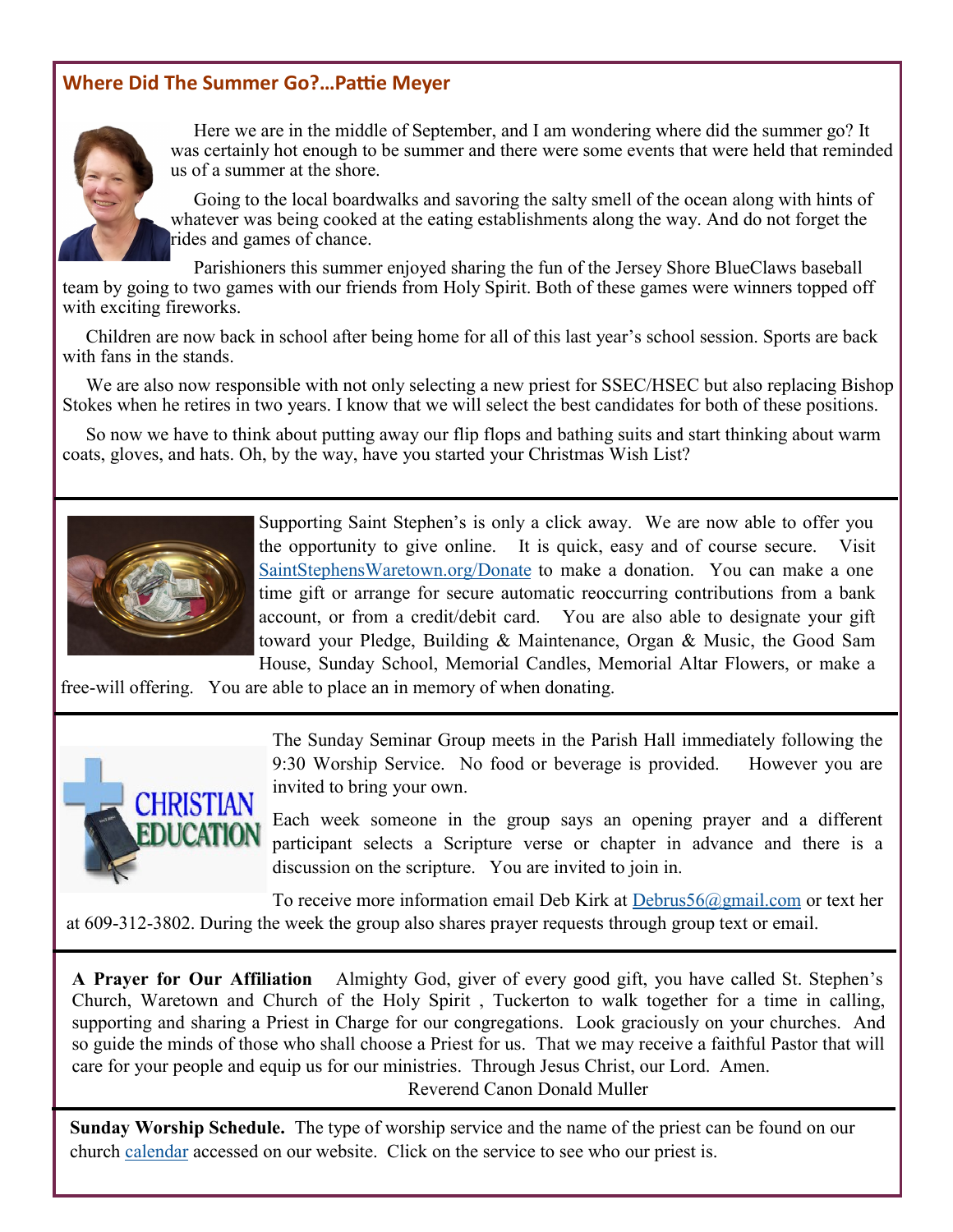### **Spotlighted This Month***… Beth MacKenzie*



We have many members of our congregation that have been at St. Stephen's for quite a number of years and one of those members is Beth MacKenzie. Beth is one of the most loyal and devoted members of our church family. Back in 1980 when Beth and family joined St. Stephen's her family was still in the process of growing. With two daughters to care for, Beth started teaching Sunday School so she could be involved in their learning. She and Jim came on board with two daughters and as time went on, two more daughters came on the scene. Cheryl, Kelly, Tracey  $\&$  Amy all were confirmed at St. Stephen's and when they were younger, were very much part of our congregation. Beth ended up teaching Sunday School

for 23 years and when the girls were grown and on their own, Beth took on another project which was the Thrift Outlet. Beth started as a volunteer and worked her way up to being on the Executive Committee and is instrumental in the important decisions that keep the shop going. Along with teaching Sunday School, Beth joined the Vestry in 2005 and remained there for six years. After that, she was on the Discernment Committee to appoint a new pastor when Father Murray retired. It was a timely process and challenging in order to choose the right individual for the position.

Beth's started her career working as a drafting typist at Western Electric. When the girls came along, she stopped working to manage the full-time job of raising kids. As they got a little older, Beth did babysitting for neighbors and then teachers at school and ended up doing this full time.

When her youngest daughter was 13 years old, Beth took a job at the Drifting Sands Hotel in Ship Bottom. She has been there for 25 years and now works in the office. Retirement is on the horizon, however, that decision will be made later. With Jim retiring last November 2020, the enticement becomes stronger every day.

Beth and family moved from North Jersey to Barnegat and lived there of 34 years before moving to Little Egg Harbor. Beth's parents owned a home there and Beth and Jim decided that was where they wanted to retire someday. So…they sold the Barnegat house and moved to LEH where they totally renovated their new digs.

When Beth started volunteering at the Thrift Outlet, Marie Carr and Gloria Davis trained her. The Thrift Outlet is one of our best assets for St. Stephen's and Beth is very instrumental in keeping it running as smooth as possible. That job can be quite challenging at times, but Beth has tenacity and sets a good example for all the other volunteers. The current Executive Committee of the Thrift Outlet is Beth MacKenzie, Gloria Davis, Barbara Heilich and Jan Winne. Beth keeps the shop updated with all the seasonal changes and monitoring which items should go on sale. Our Shop is most successful, and we have a number of regular customers. Thanks to Beth for all she does and all the time she devotes to making this her special project. Beth is one of many who always keeps a cheerful outlook, especially in the most challenging times. Whether it be maintaining volunteers for the Shop, helping out at church events or even some health issues, Beth can be counted on in any situation. It would be exceedingly difficult to fill Beth's shoes!

### **ShopRite Gift Card Fundraiser Supports Our Building and Maintenance.**

Back on Sale at the Church after the Sunday Worship Service. See Gloria Davis. Please consider donating to the church through purchase of ShopRite Gift Cards. Five percent of your purchase is returned to the church and designated for Church Building and Maintenance. *Back on Sale at the Church after the Sunday Worship Service*. See Gloria Davis.





### **ORDER OF ST. LUKE—***Corinne Cromwell*

The Order of Saint Luke meets every Friday morning with the leadership of Corinne [Cromwell.](mailto:Ccromwell172@comcast.net?subject=OSL) The Order meets in the Parish Hall on Friday's at 10:00 AM . Masks and social distancing requirements must be met.